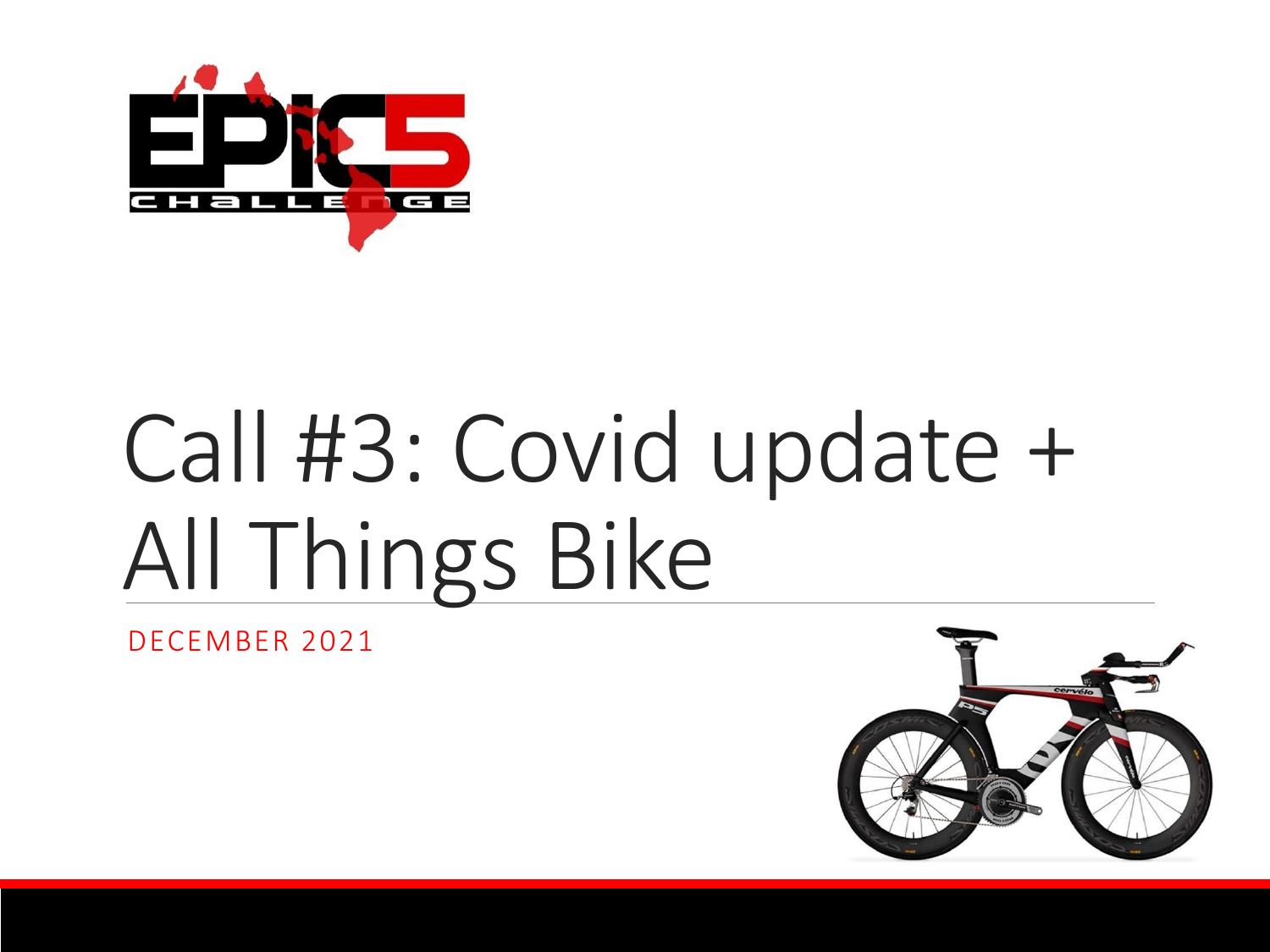#### Agenda

- COVID Update
- Bikes Rules, Recommendations, Requirements
- **Event Reminders**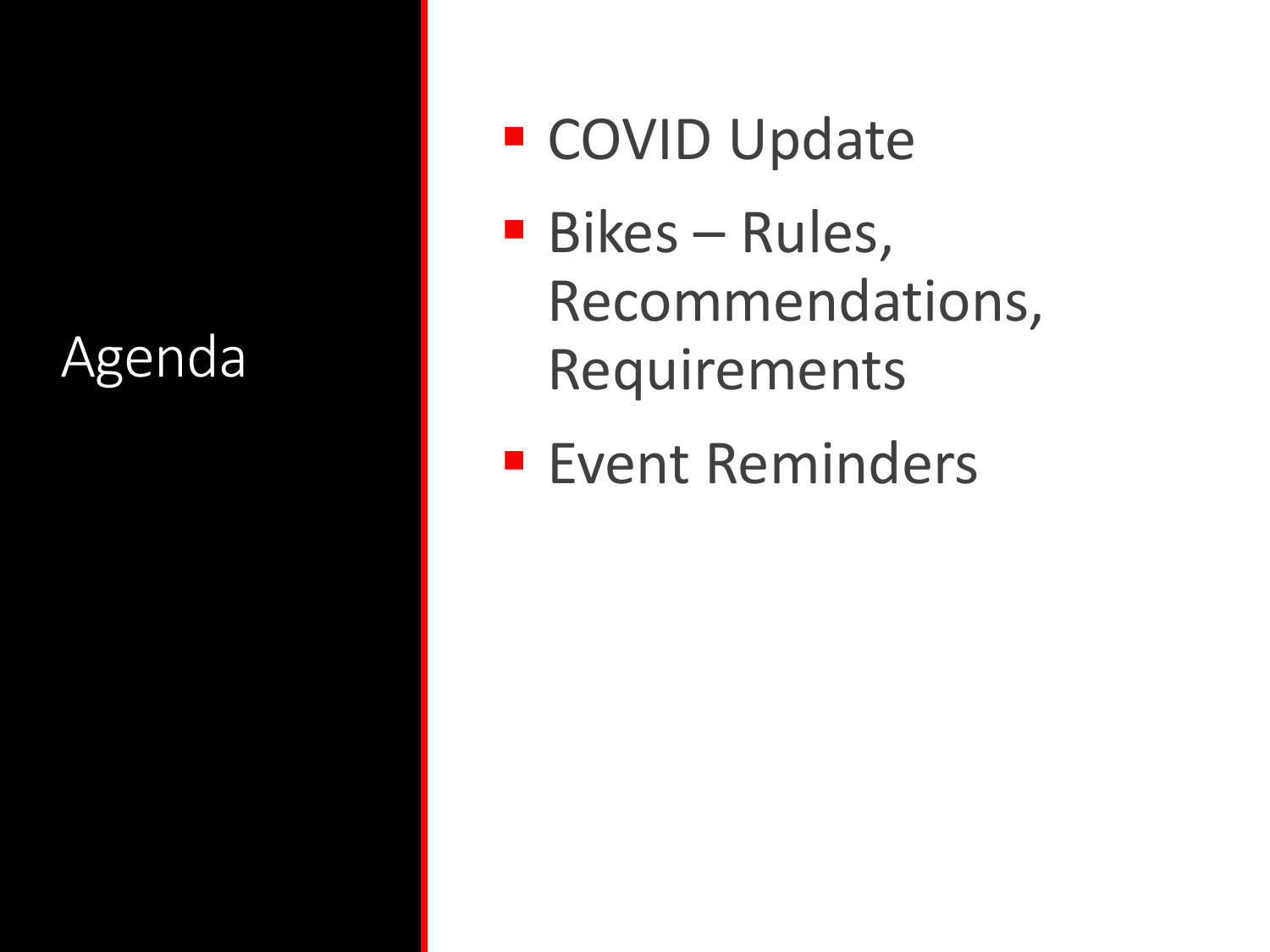# COVID Updates

- Current State of Hawaii rules & event gatherings
- Requirements to participate
- Mitigation efforts
- Travel into the State of Hawaii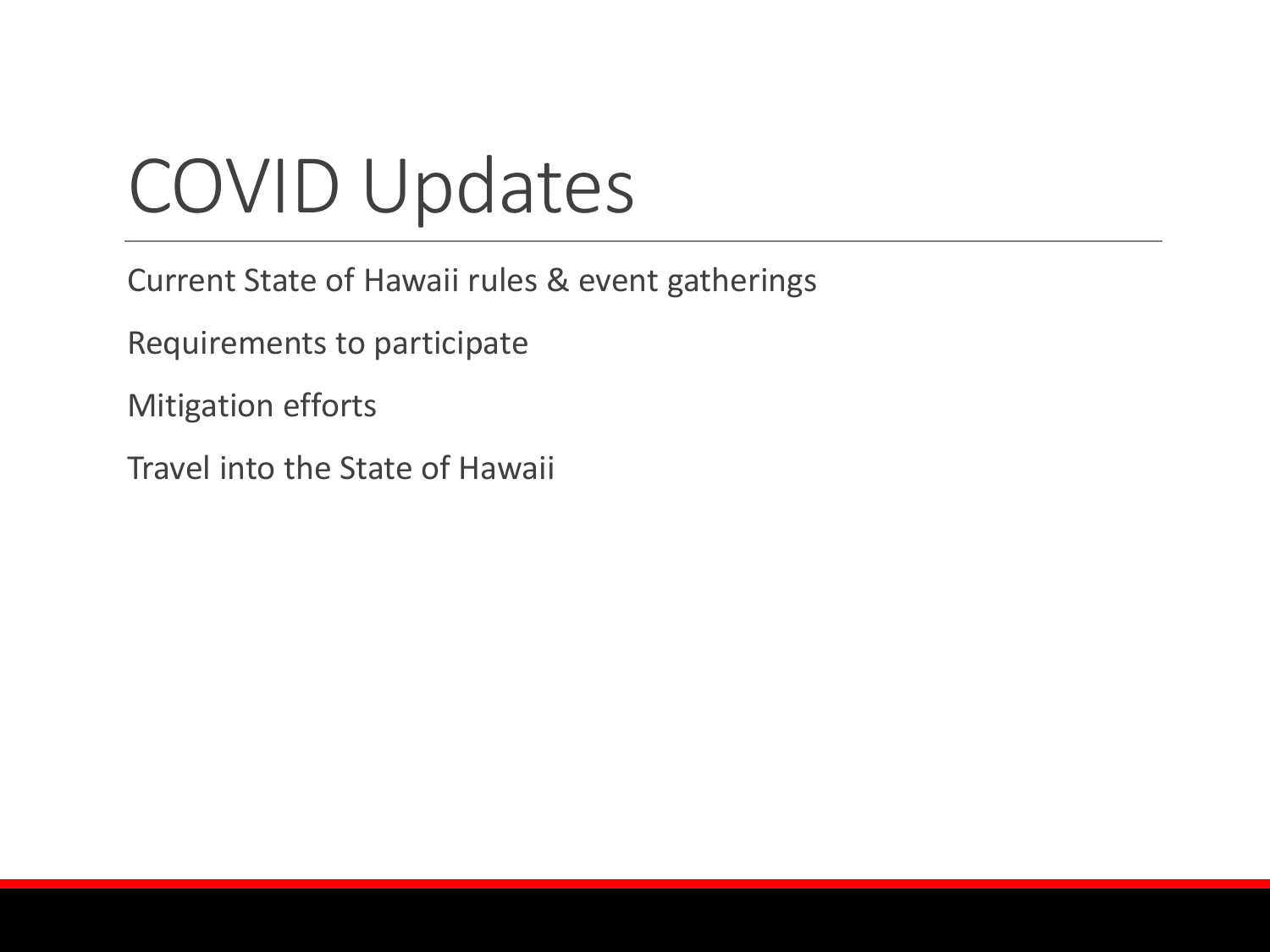#### Expect the rules to be fluid. We will keep the group updated if anything material changes.

# Current State of Hawaii Rules



#### Our current group size is 75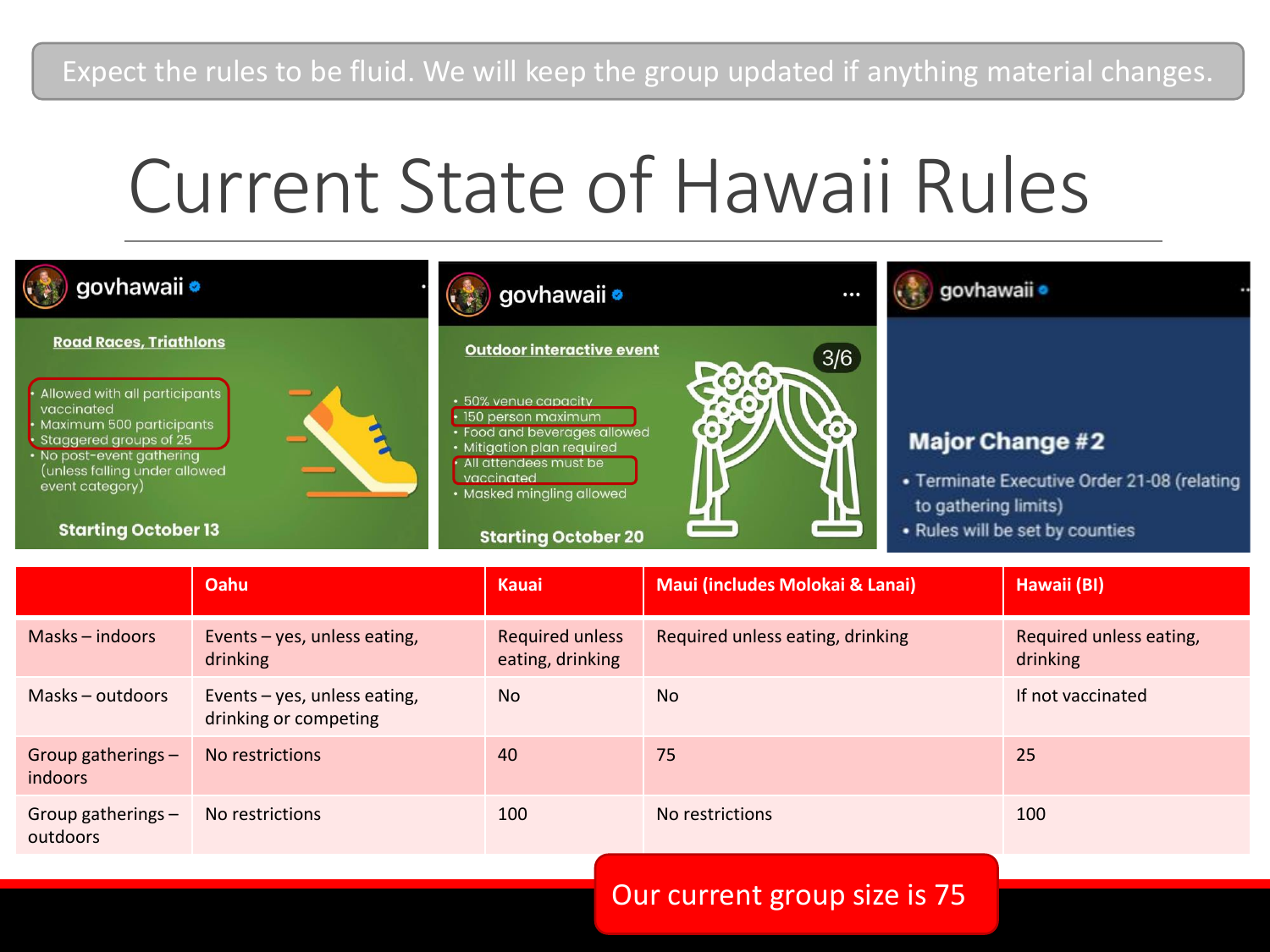# Event Gatherings

#### **Pre & Post Event Gatherings**

- Each island has different rules.
- Local triathlons are limited to a maximum of 500 participants, with group restrictions and gathering guidance.
- Registration pickup & bike inspections will be done by appointment and held outdoors.
- Pre-Event Briefing will be held virtually.

We hope to have 2-3 in person outdoor gatherings. If able to hold these, we will adhere to the Emergency Order 2021-14 (Outdoor Interactive Event - maximum capacity of 150 fully vaccinated attendees, and masked while mingling).

- Meet & Greet (split into 2 events classic & deca, approximately 25-50 people each). Local Community Sourced Agriculture (CSA) box may be provided to each team in lieu of Meet & Greet.
- Award Dinner
- Celebration Brunch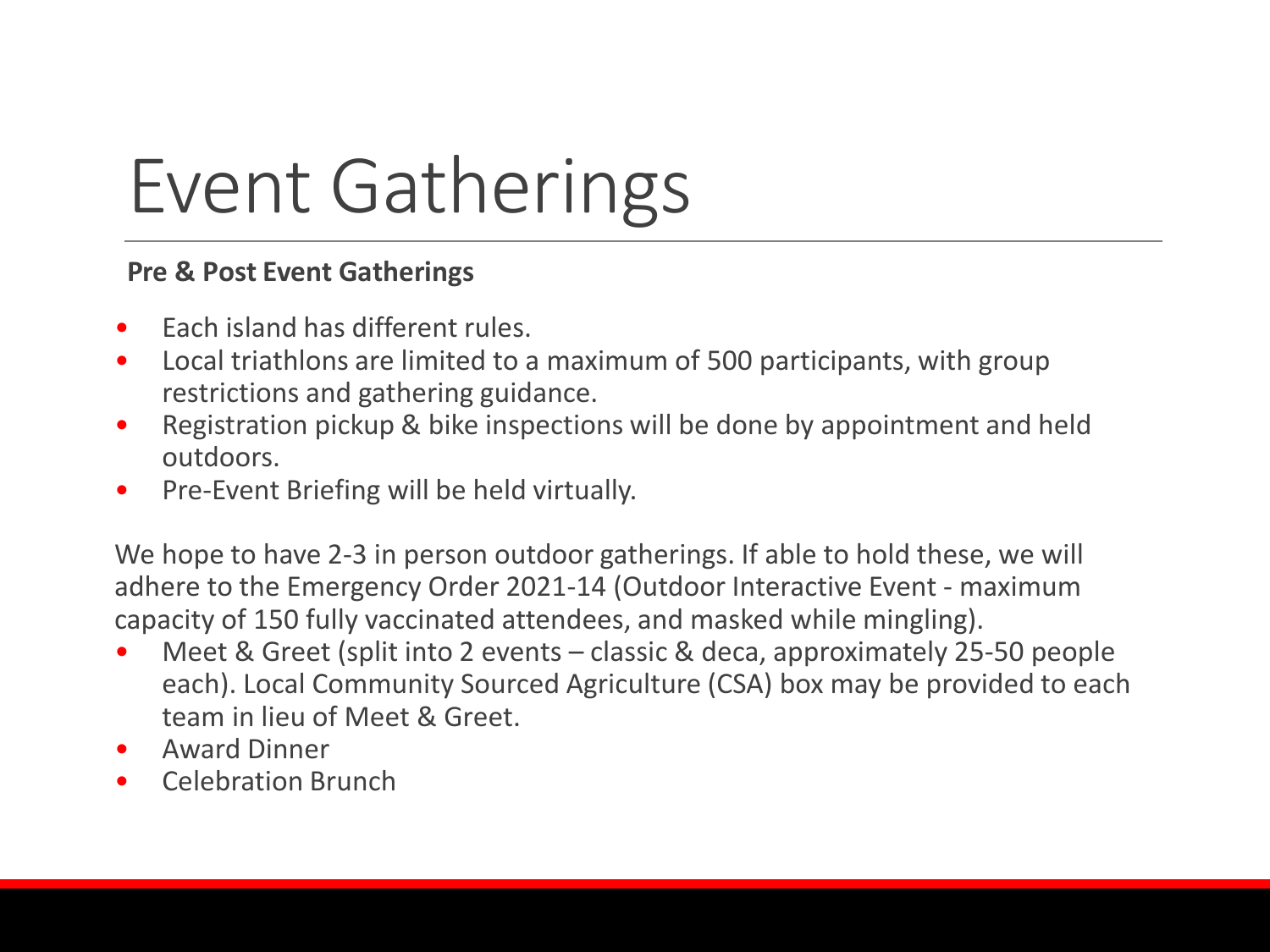# Requirements to participate

- **All athletes, crew & staff must provide proof of full vaccination (with matching identification) prior to the event start. No exceptions apply.**
- While in communal event areas such as the swim start, athlete will be limited to one crew for assistance & support. The remaining crew will need to stay at the team minivan or run errands.
- Face coverings will be required at the start of the event each day in the communal transition area, or any time when social distancing is not possible.
- Everyone will need to have a daily temperature check with results less than 100.4 degrees centigrade. These will be administered by event medical staff. If above 100.4, the athlete & crew team will need to test & quarantine immediately. If anyone in the pod tests positive, the athlete & crew team will need to withdraw from the event and quarantine.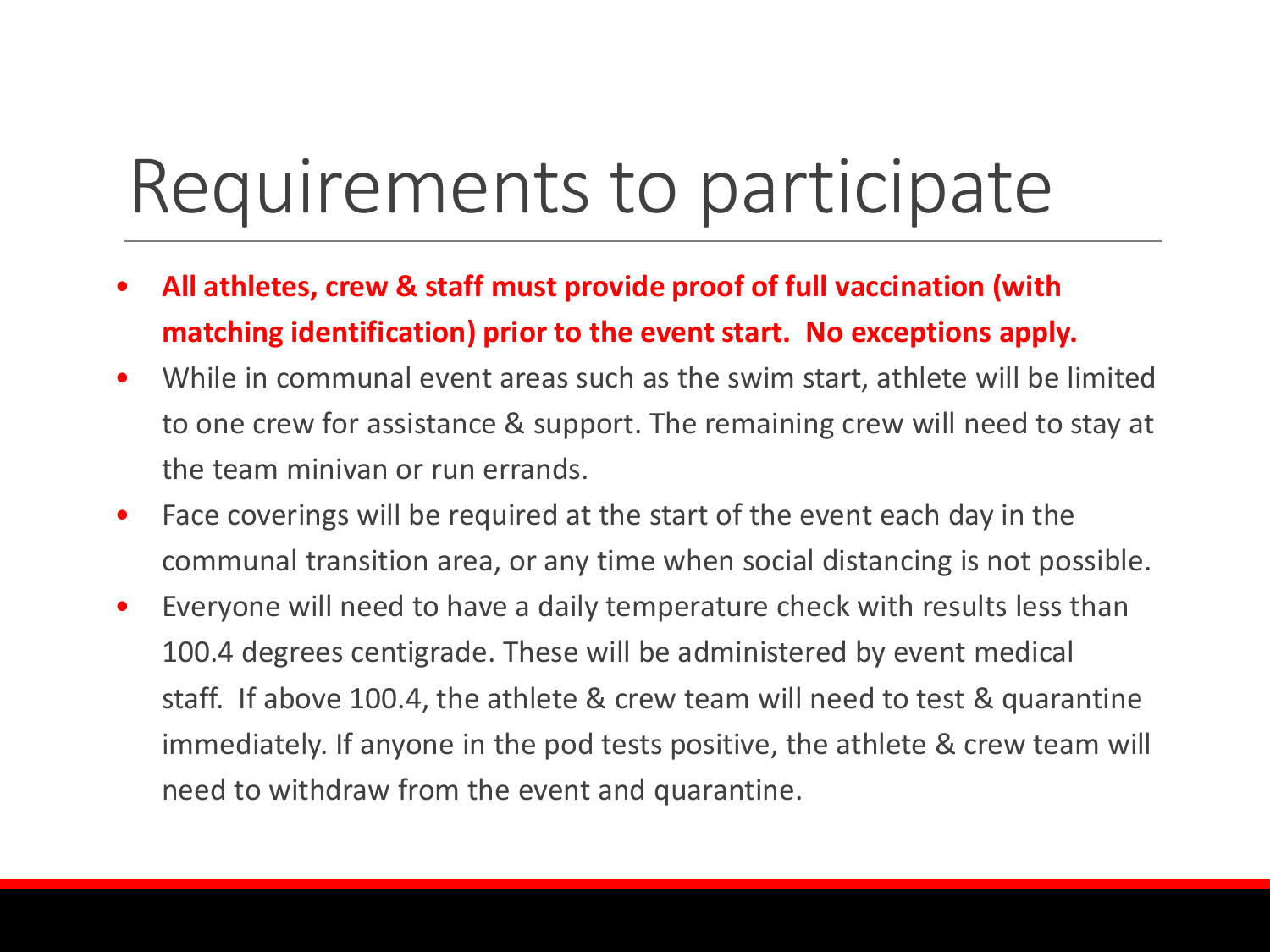# Mitigation Efforts

- The event will provide N95 masks to everyone during flights.
- Swims will be in open water whenever possible.
- If pool swims are necessary, pending local guidelines, athletes may need to swim on rotation to allow social distancing. This means some may need to start the bike or run first.
- Bikes will be kept on event racks during swim, with security by our staff. Crew may pick-up bike from event racks (one at a time) & bring to transition car area once athlete finishes swim.
- On the bike & run athletes to have face covering handy in case social distancing is not possible when going through populated areas.
- Any run pacers must maintain 6 foot side by side distance or wear a face mask, unless they are in the athlete's pod.
- Transition will be at crew cars, distanced a minimum of 6' apart (1 car width), preferably 12' (2 car widths).
- Pods to stay socially distanced from other pods during the event or wear masks when this isn't possible.
- Staff includes two medical personnel to mitigate any potential impact to the local medical resources.
- Failing to follow COVID-19 mitigation requirements by the athlete or crew may result in the immediate removal from the event.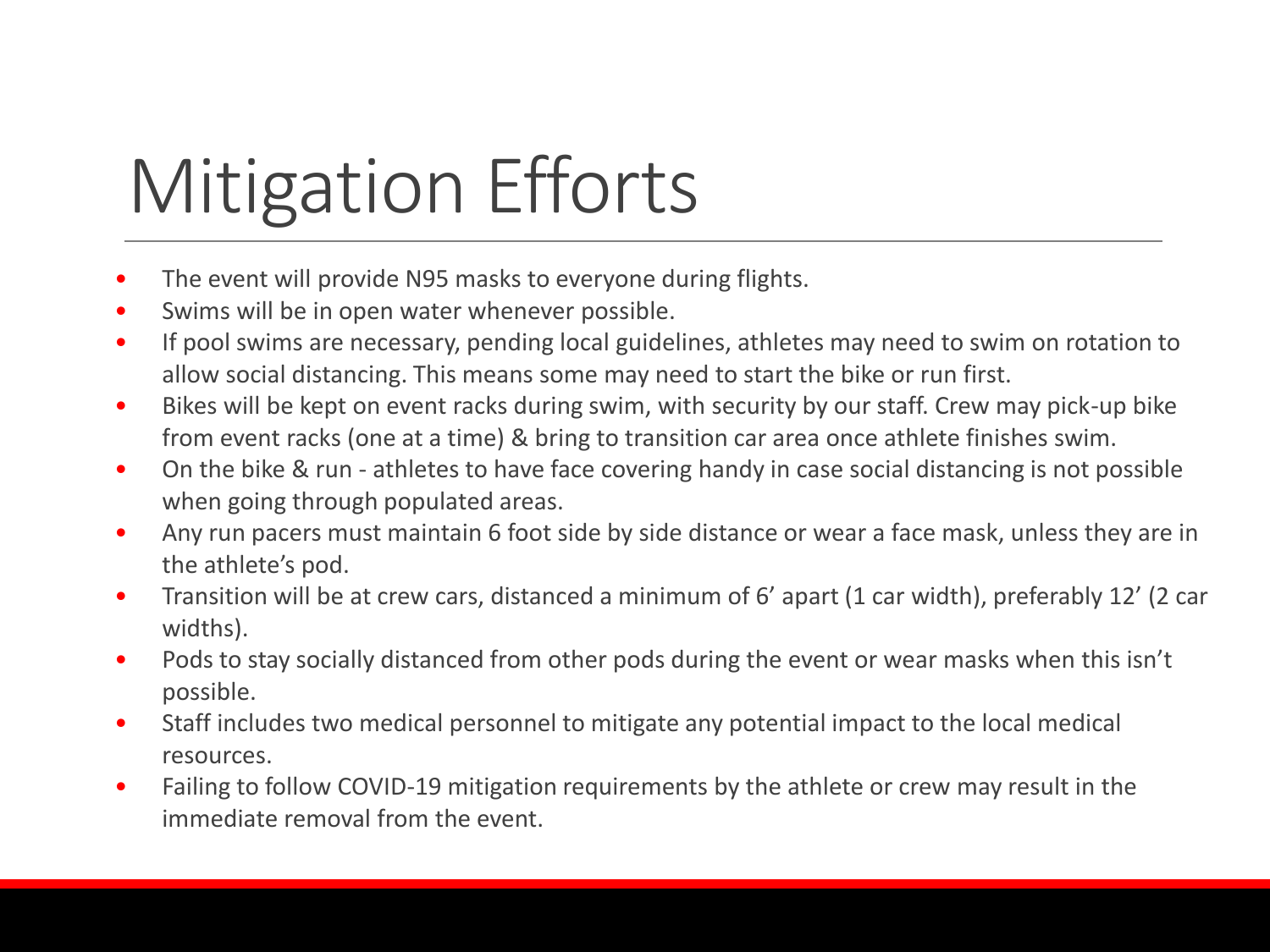# Travel into the State of Hawaii

#### **Traveling to Hawaii from the United States and United States Territories:**

Hawai'i's 10-day mandatory self-quarantine remains in place for only domestic travel from the U.S. and its Territories. Travelers entering the state who have been fully vaccinated may bypass quarantine without a pre-travel test. Everyone participating at EPIC5 whether as athlete, crew or staff must be fully vaccinated.

#### **You can apply for an exception/exemption by:**

- Uploading a picture of your COVID-19 vaccination card.
- Using digital health pass such as [CLEAR](https://www.clearme.com/hawaii) and [CommonPass](https://commonpass.org/hawaii). to present either a negative COVID-19 test or proof of vaccination

#### **Traveling to Hawaii from outside of the United States and United States Territories:**

**NON-U.S. citizens traveling directly to Hawai'i** from an international destination must present BOTH a vaccination record AND a negative COVID-19 test result (NAAT or antigen) within one day of boarding a flight to the United States.

**International passengers entering the U.S. from another state** or territory will be treated as domestic travelers when entering the State of Hawai'i. You will need to participate in the State of Hawai'i's Safe Travels program.

*The State of Hawai'i is in alignment with federal international requirements for passengers flying directly into Hawai'i from an international destination and there are no additional State of Hawaiʻi requirements. The airlines will screen passengers prior to their departure to the U.S. International passengers entering the U.S. from another state or territory will be treated as domestic travelers when entering the State of Hawai'i.*

#### <https://travel.hawaii.gov/> <https://hawaiicovid19.com/travel/>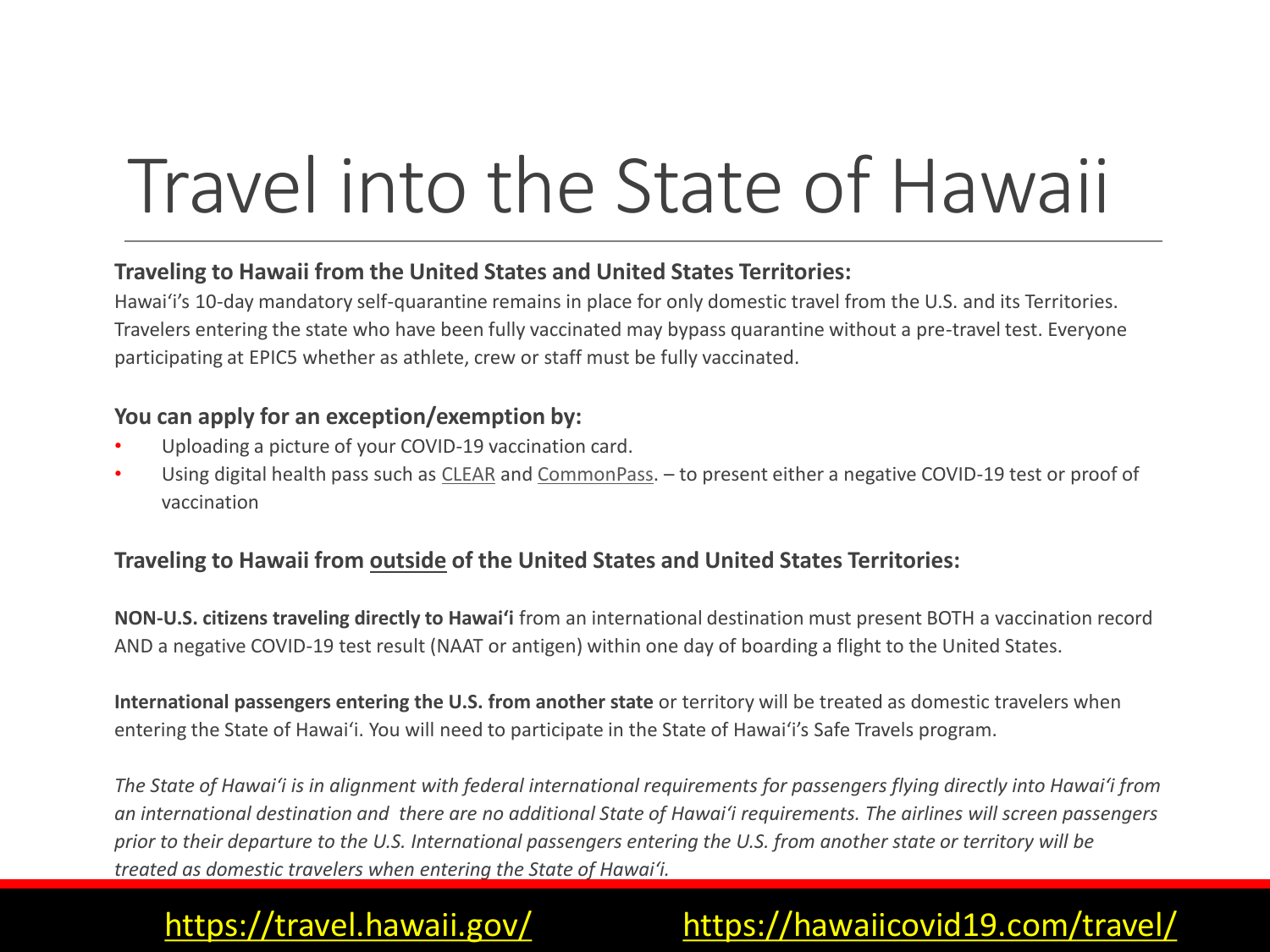Please be assured that EPIC5 is doing everything possible to do the right thing for our athletes and crew while also offering the opportunity of an epic experience for all of you, while also adhering to local regulations. That said, if you are an athlete currently on the start list and are unable to participate in May due to vaccine requirements, international travel quarantines or other covid related restrictions, please talk to us by January 1 so that we can set you up to defer to 2023 before interisland flights and other logistics are finalized.

As we well know, these communicated restrictions and requirements are subject to change prior to the event. We will keep you updated with any key changes.

#### **Resources**

- <https://travel.hawaii.gov/>
- <https://hawaiicovid19.com/vaccine-info/>
- <https://hawaiicovid19.com/travel/>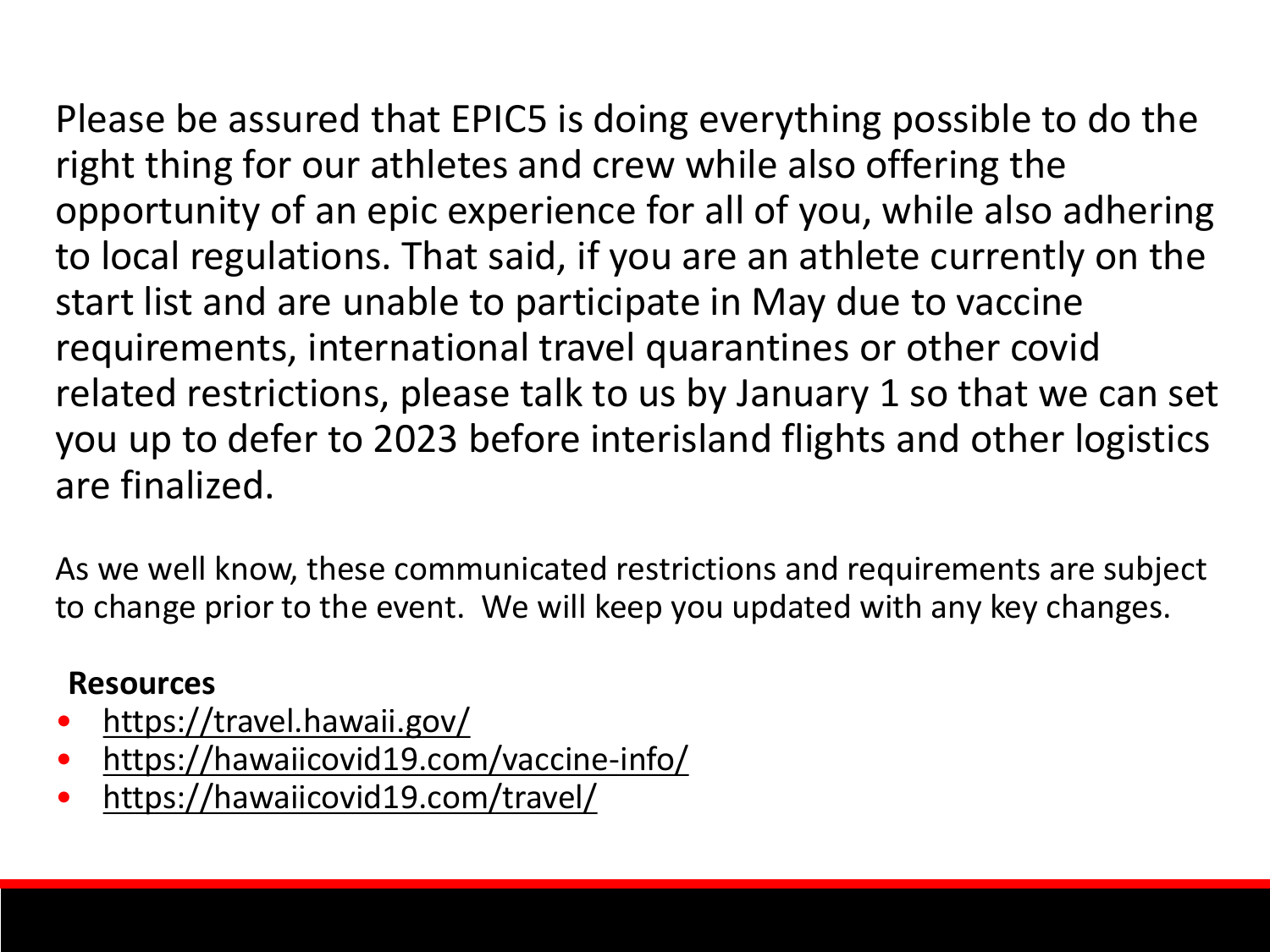

# Bike Requirements, Rules & Recommendations

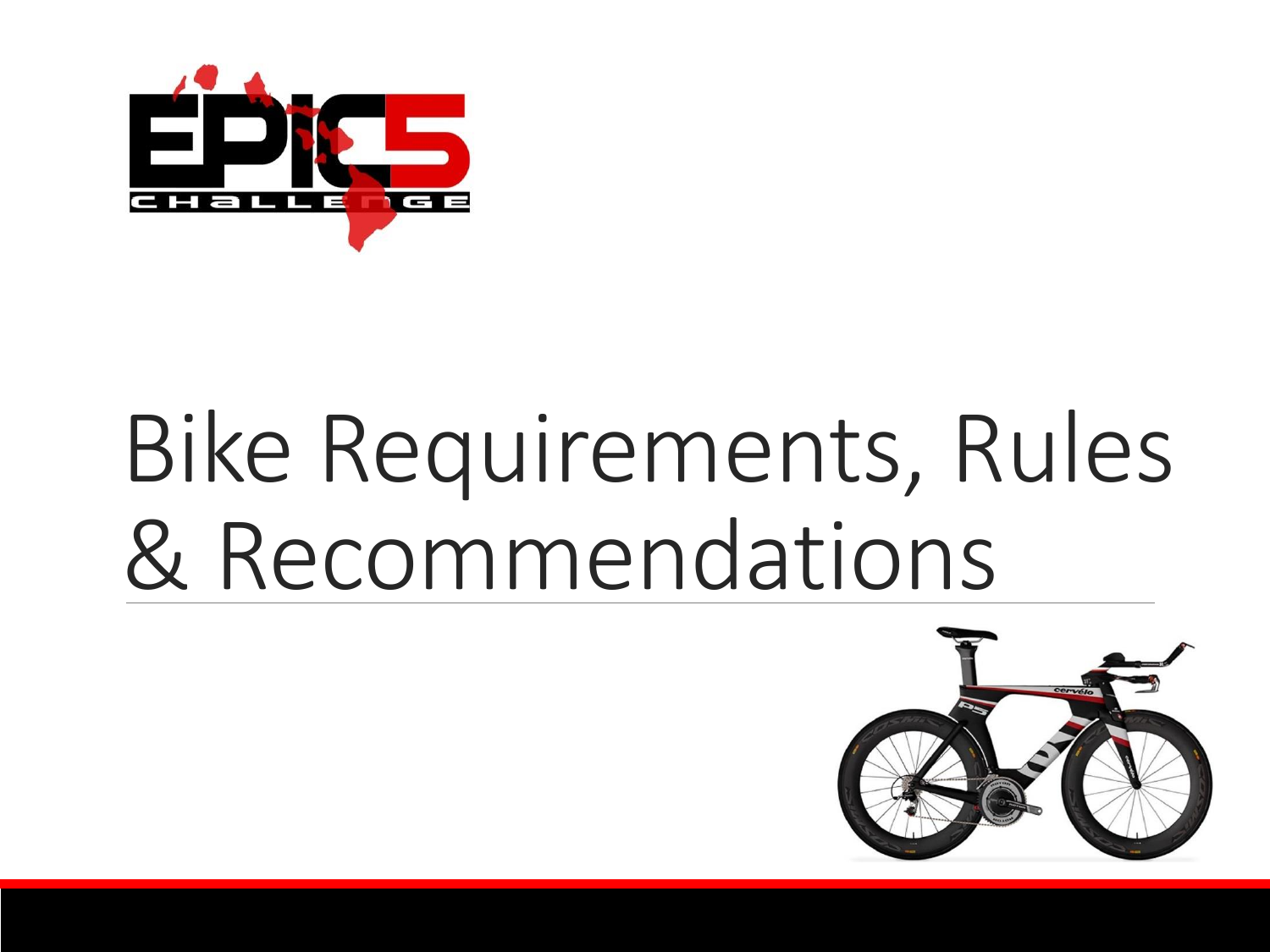#### Agenda

- Bike Equipment
- Bike Mechanic Support
- Bike Storage During Event
- Safety &Visibility
- Crew Support on Bike Course
- Bike Rules
- What to Bring
- Bike Questionnaire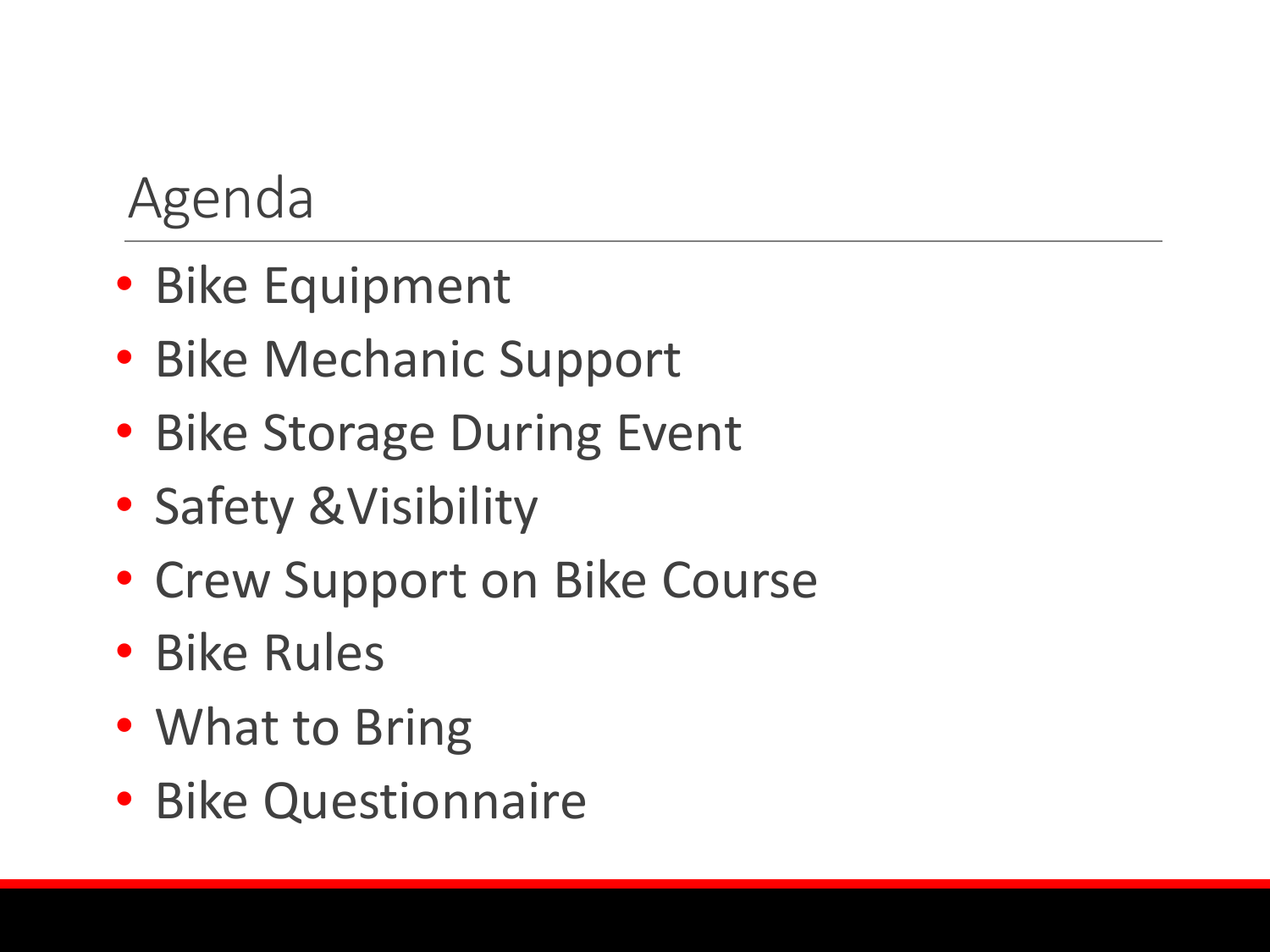## What kind of bike, wheels & tires to bring?

- You should bring the bike you are most comfortable on and have been training with.
- Many bring a road bike with aero bars for comfort, but it is really up to you.
- Please bring ONE bike only as there is limited cargo space on the smaller planes.
- There will likely be some wind. Some islands more than others. Most athletes do not use disc wheels at this event.
- We recommend bringing at least one spare wheel. Our event mechanics will not have spare wheels.
- Tires strongly recommend against tubulars due to very limited repair time if replacement is needed.
- Due to the terrain of Hawaii, there will be some climb and descent.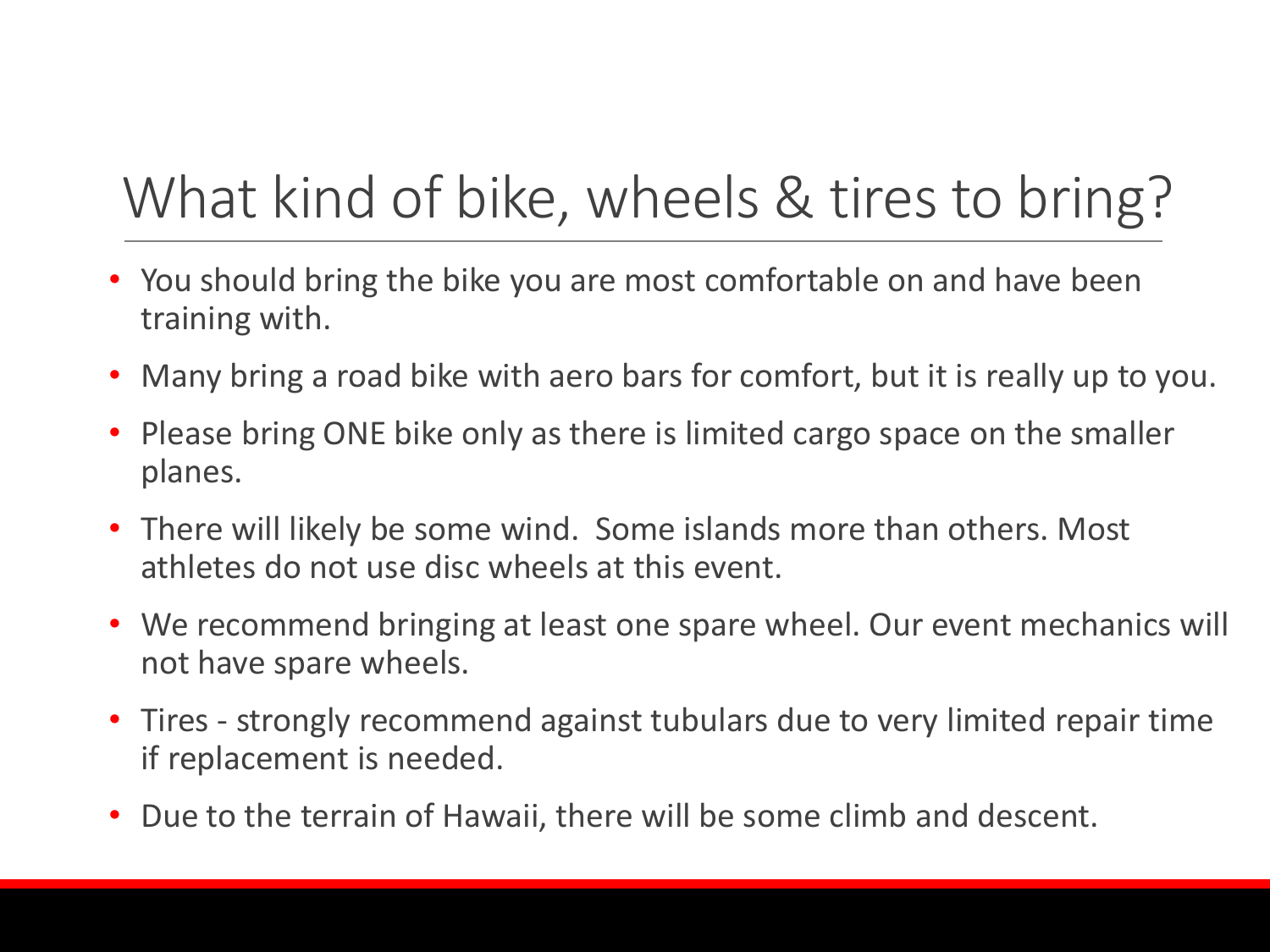

## Bike Mechanic Support

- •We will have at least two experienced bike mechanics who will travel with us.
- •Our Bike Mechanics will handle the daily build & breakdowns.
- •Our Bike Mechanics will be on the Bike Course throughout to assist with any mechanical failures.
- •If you have your own mechanic or someone in your crew who wants to do the build/breakdowns, that's fine. However we do not recommend the athlete take on this responsibility as fatigue will set in by day 3-4-5. Our mechanics will still be available to help as needed.
- •There will be a mandatory bike inspection pre-event. Please bring bike, helmet & lights. Reflective tape can be applied at the inspection.
- •Bikes subject to inspection in transition area or any other time by event mechanics.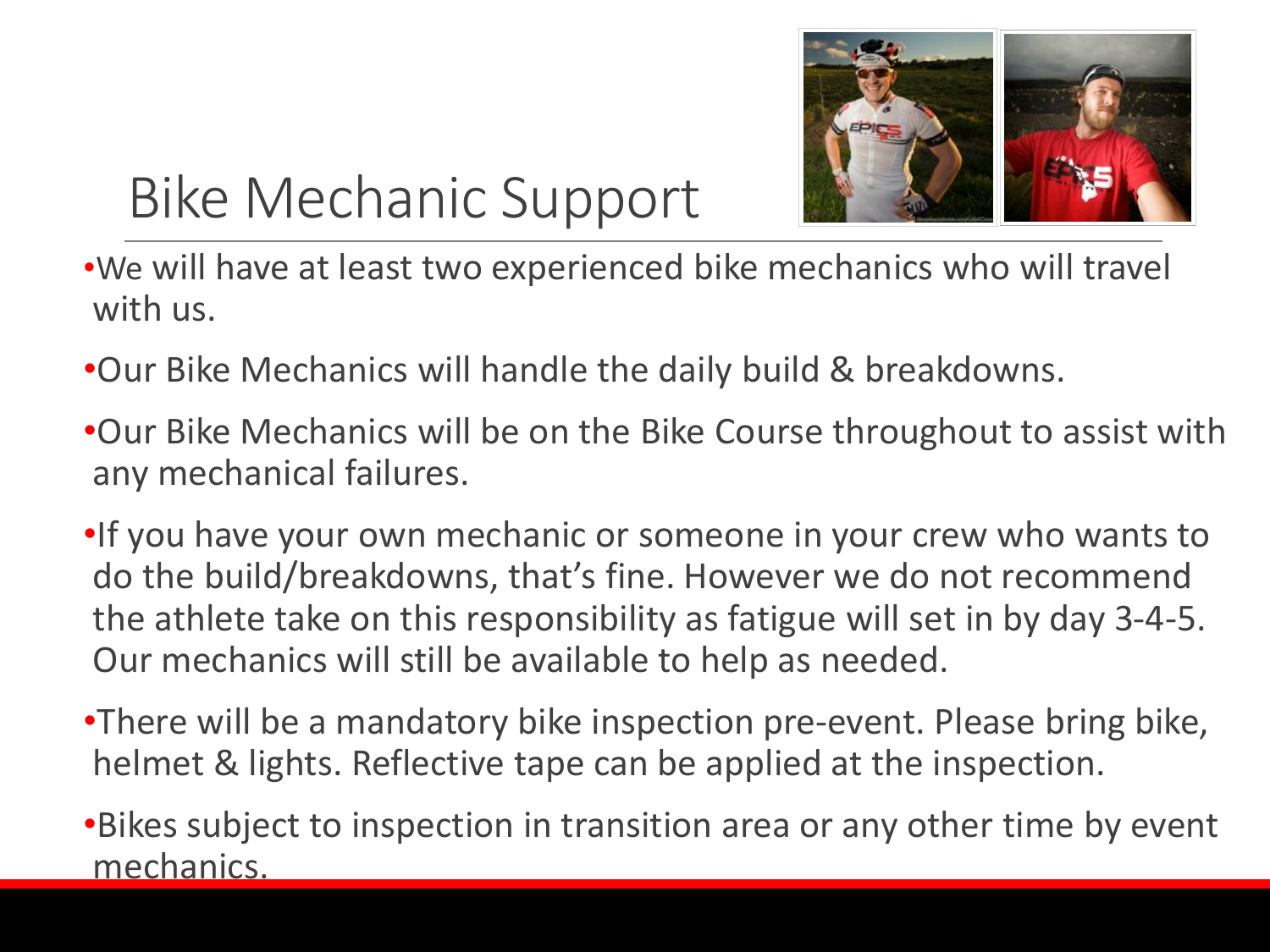## Bike Storage During Event

Bike storage & transport during the event is the responsibility of the athlete & crew.

If event mechanics are handling the daily build/breakdown, be sure and wait for bike breakdown to be completed at T2. It needs to leave with the crew car unless specific arrangements have been made with the mechanics. In some instances, such as Molokai, T2 is at the hotel.

As required by USAT, during the swim & T1, the bike should stay

racked with the group, regardless of whether crew or event mechanics are doing the build. Mechanics & staff will provide security.

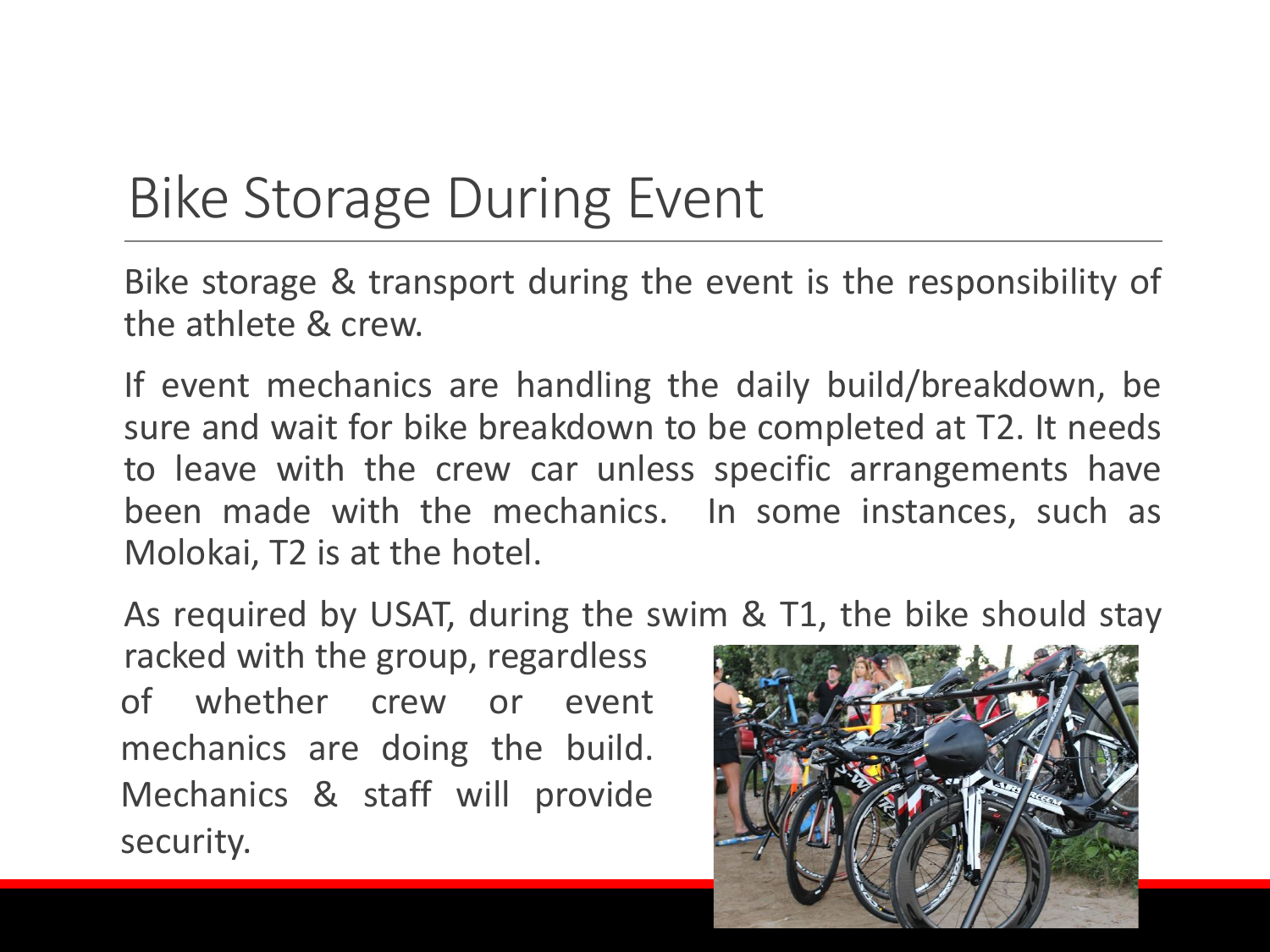Most riding will be during daylight hours, but as the week progresses, will go into night. + There is always chance of discipline rearrangement if any delayed luggage issues.

## Safety & Visibility – Bike Lights

•**Front Headlight** – All bicycles must be equipped with a front headlight visible from 500 feet. The headlight must be turned on at 5pm, one hour before sunset. If the athlete uses a helmet light, the bicycle must still be outfitted with a front headlight. We recommend 500+ lumens. Some roads can be very dark at night with no overhead street lights. It is important that you have a good bike light.

•**Rear Taillight** – All bicycles must be equipped with a rear taillight visible from 500 feet. The taillight on the bicycle must be turned on at 5pm, one hour before sunset. The light may be solid or flashing. Belt clip taillights on the athlete or back of the helmet can be used in addition to the bicycle frame taillight but not in place of a taillight.

•We recommend you bring **two sets of lights**, in case one is broken or damaged. It may be difficult to get a full charge overnight given the limited time in hotel rooms. You may opt to charge in the car, but remember there will be cell phones to charge as well, for both athlete & crew.



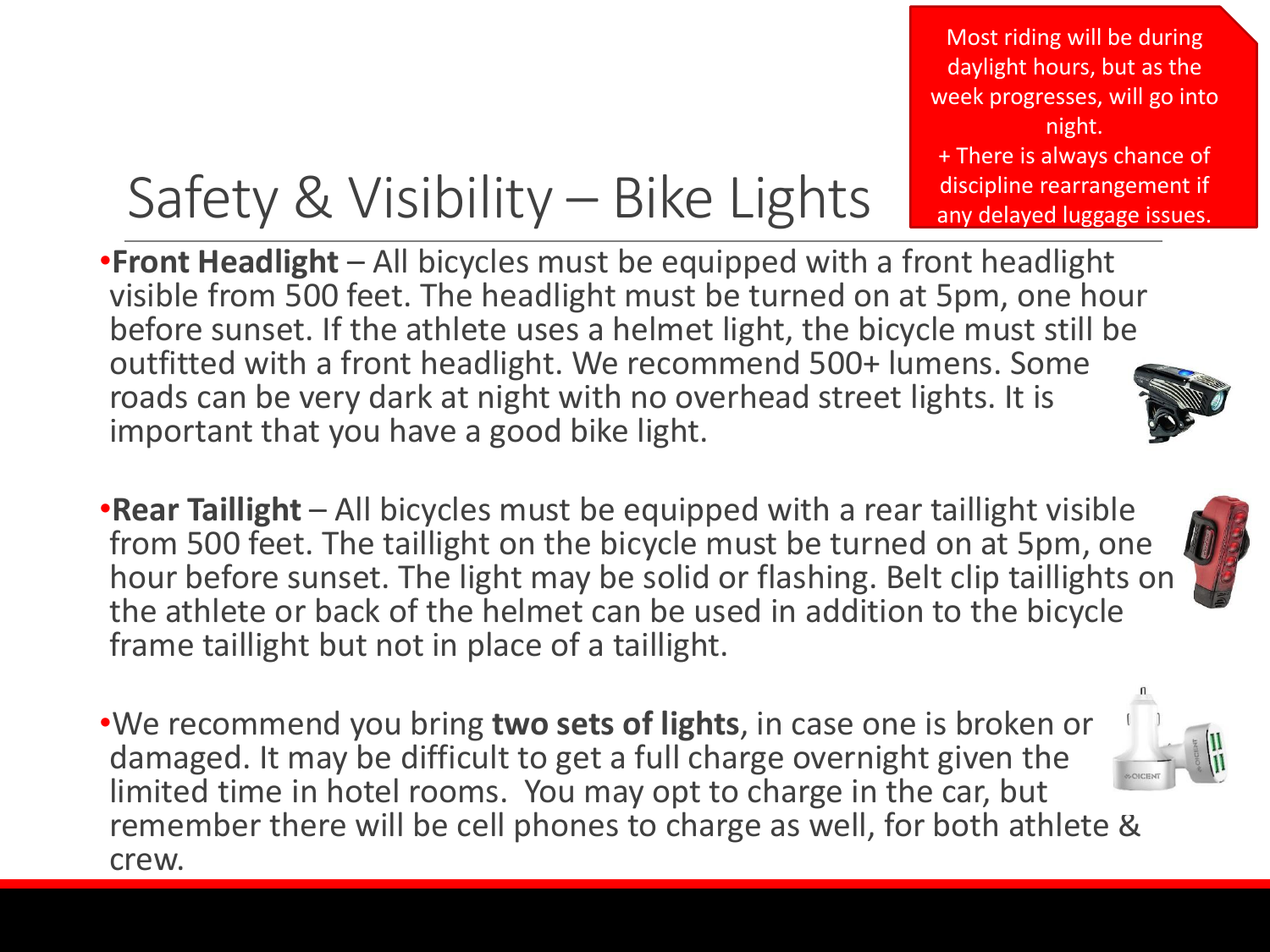## Safety & Visibility – Reflective Material

**Bicycle Visibility**: Safety and night-time visibility is paramount. All bicycles must have reflective tape as follows.

- •Seat Stays at least 0.25 inch wide & 3 inches long
- •Fork blades both sides at least 0.25 inch wide & 3 inches long
- •Crank arms visible from the rear at least 0.25 inch wide & 3 inches long
- •Back of both pedals or heel of shoes
- •Wheels visible from both sides. 3-4 pieces each at least 1-3 inches long. Reflective material must not be on the braking surface of the rim.

NOTES:

- (1) When placing reflective tape on the wheels, frame, or components, it is suggested to first place a strip of easily removed tape, such as electrical tape, then place the reflective tape.
- (2) Some wheels, frames and components come from the factory with reflective surfaces. In this case, those may be sufficient and additional reflective tape may not be necessary. Our event Bike Mechanics will make that determination during the bike inspection process at the Pre-Race Meeting.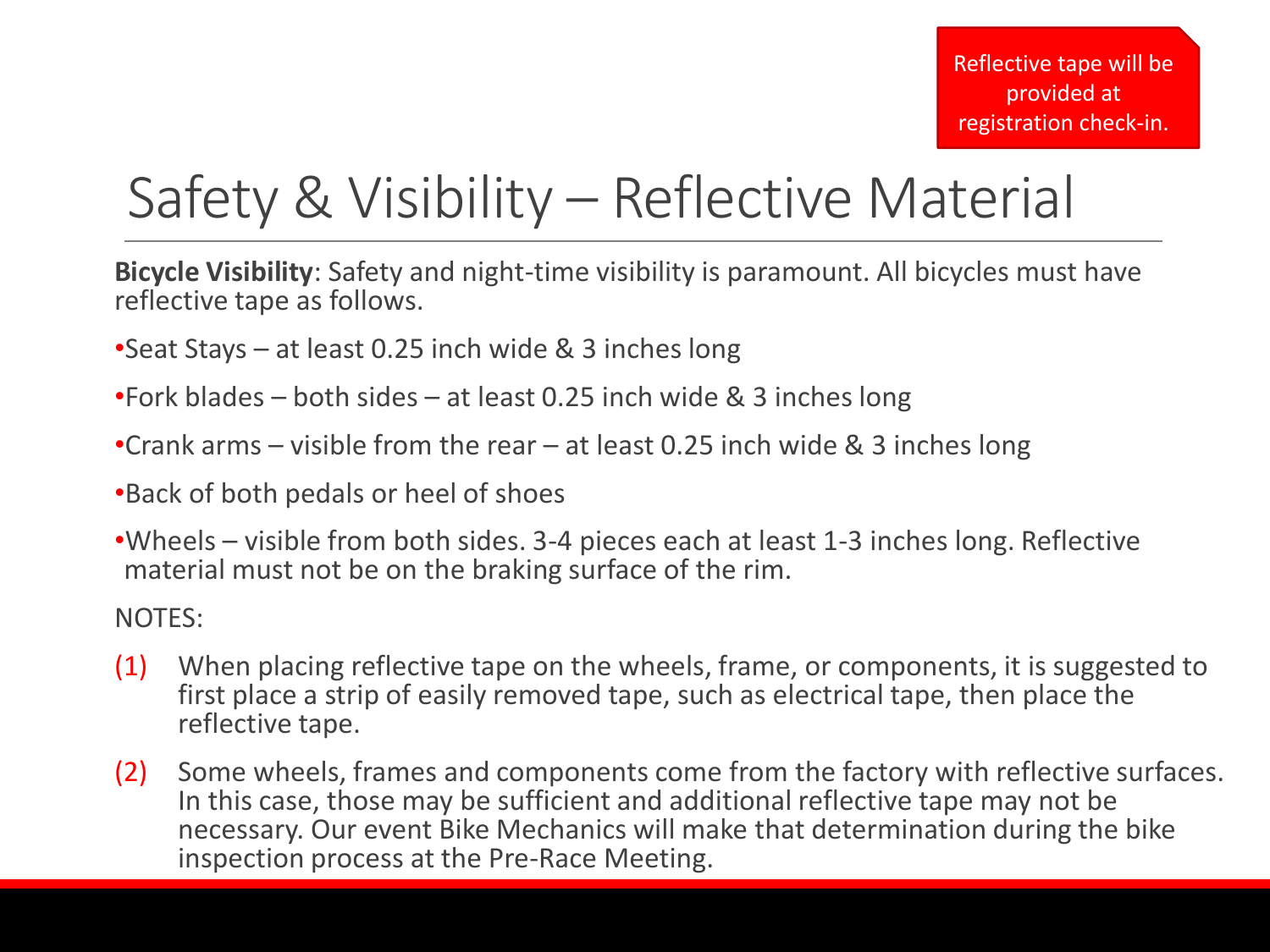#### **BIKES: REFLECTIVE TAPE PLACEMENT**

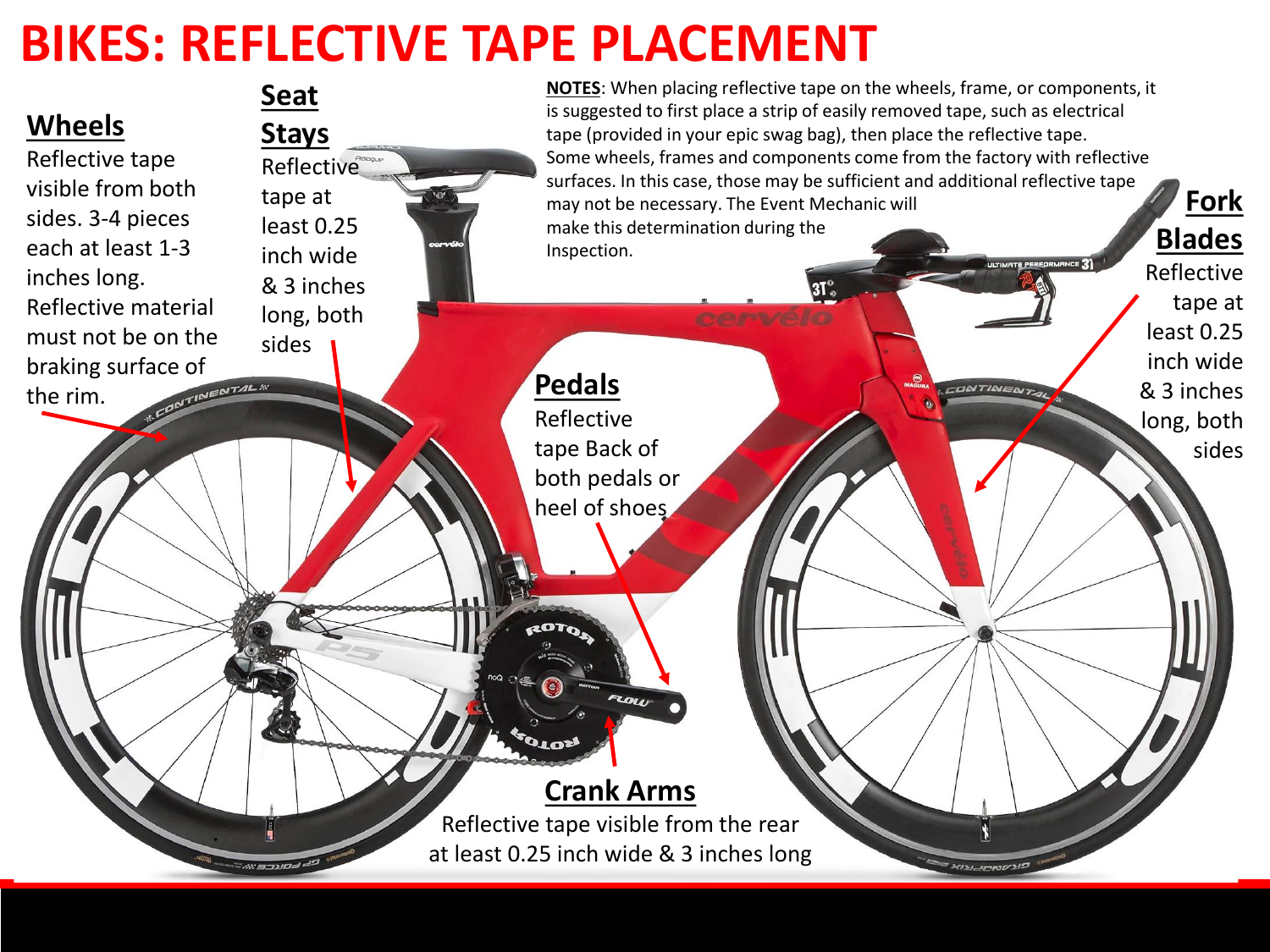## Safety & Visibility – Reflective Material

#### **Athlete & Crew Visibility**

•Safety and night-time visibility is high priority. Before the sun goes down, all athletes must have either reflective material on their cycle kit, or wear a reflective safety vest.



- •All crew who will be getting out of the vehicle to assist the athlete after the sun goes down must wear a reflective safety vest.
- •We will provide reflective safety vests to athletes & crew.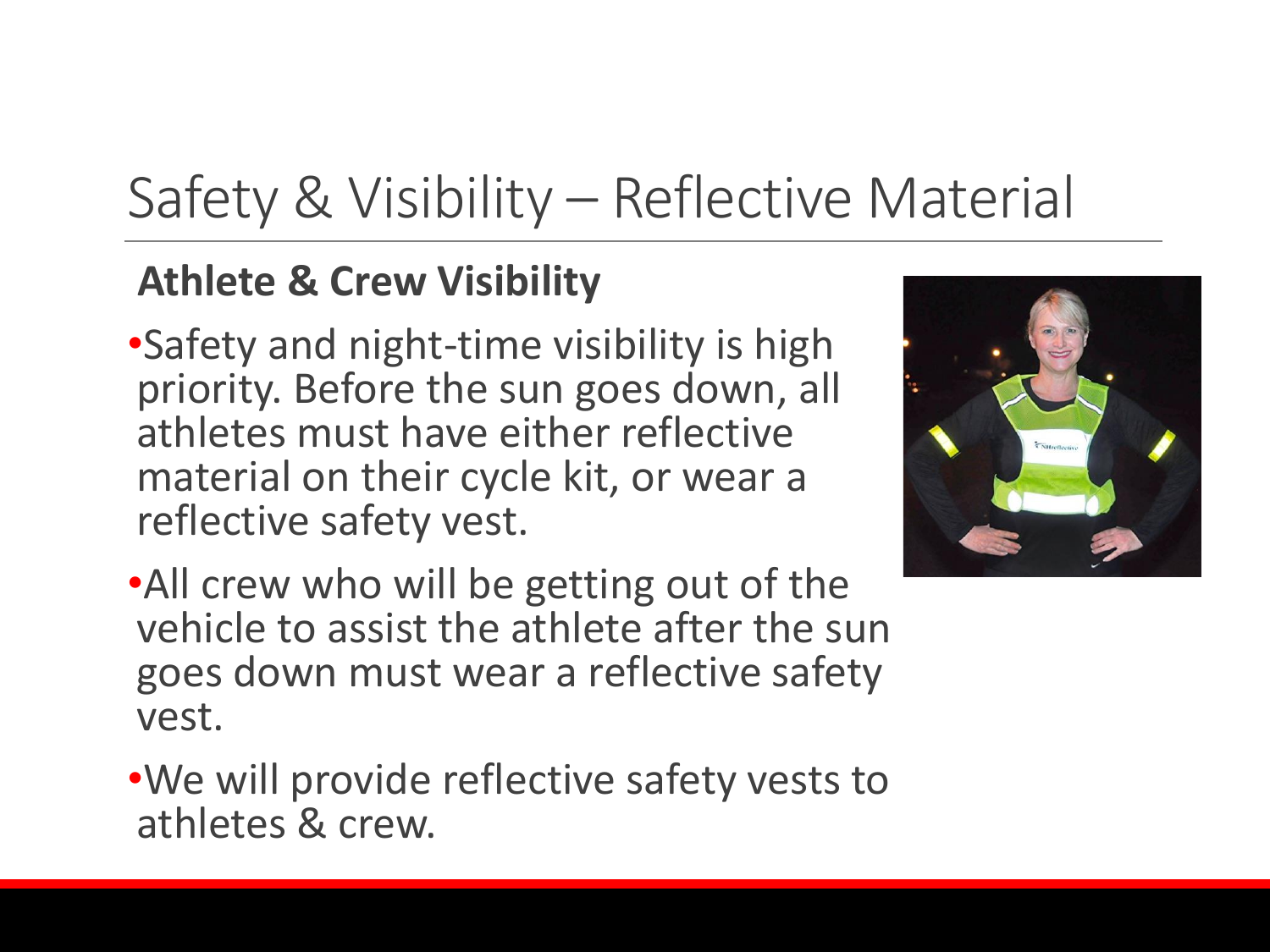

## Crew Support to the Athlete

A crew vehicle is primarily responsible for providing the athlete with food and drink, change of clothes, navigation and protection from motorists in certain situations. In order to avoid being a hazard on the roads, all vehicle crews should have an understanding of how to support an athlete. There are **two ways** to support an athlete:

- 1. PRIMARY METHOD: By playing **leap frog** with the athlete, for example driving ahead 5-10 miles, stopping and offering support as a pedestrian, then repeating the process.
	- Use this method during day-time traffic, when following directly behind creates a bigger danger for motorists trying to pass, for example narrow two-lane winding roads where passing is difficult, or when three or more vehicles are stacking up behind and there doesn't look like the road ahead will provide an opportunity for passing.
	- When driving on the roadway, always travel the speed of traffic, not the speed of the athlete. Use turn indicators and arm signals at least 200 FEET prior to stopping or turning. Signaling your intent with your left arm is useful in addition to signaling with your lights.
	- When parked or stopped, always display your emergency flashers.
	- When parking or stopping, do so completely OFF the roadway to the right of the white line, and make sure the athlete has enough room to pass without having to ease out into traffic.
	- Park or stop on the right side of the roadway. Select a safe spot that will allow enough room for the vehicle.
	- Avoid stopping on downgrades because the athlete is moving too fast for a hand-off.
	- All hand-offs should be done as a pedestrian and not out of the window of the vehicle.
	- The athlete may opt to throw empty bike water bottles, etc. on the side of the roadway next to the vehicle before the hand-off is made. Please pick up all litter.
	- Any goof-ups with traffic reflect badly on the athlete ahead, and our group. For example, if you zoom out into traffic in front of another motorist, that motorist could possibly take anger out on the athlete ahead by a nasty remark, horns, throwing debris, spitting, or even easing a athlete toward the shoulder. Please show the other motorists respect at all times.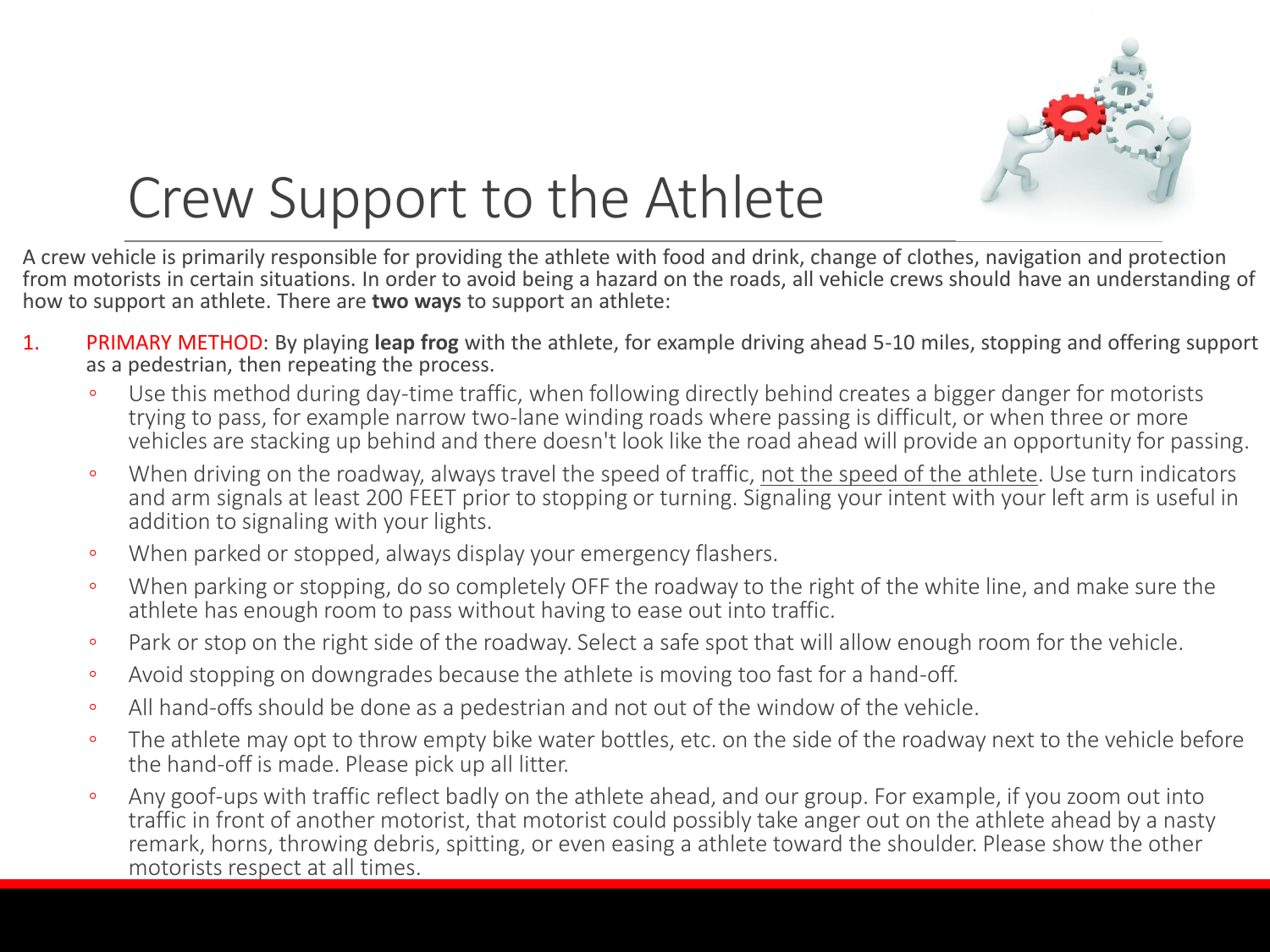## Crew Support to the Athlete - continued

- 2. **Direct Follow.** Following directly behind the athlete, at the speed of the athlete, and giving support from a moving vehicle. MUCH LESS COMMON, should seldom be used with exception of quiet, deserted areas.
	- This method is typically used at night on roads where there is not a lot of light or traffic.
	- Follow at a distance that will allow you to stop if the athlete falls.
	- Always display your emergency flashers
	- Always check your rear view mirrors on a continual basis for traffic to the rear. Be able to identify a motorist that is not responding to your flashing lights.
	- The athlete should ride as far to the right as is reasonable, given the road conditions when being followed.
	- Prior to a hand-off, make sure traffic to the rear is clear. Carry out the hand-off as quickly as possible. If traffic comes during the hand-off, carry out the hand-off, but make sure traffic responds to your presence.
	- If the athlete flats, pull off to the right as far as possible. The athlete should get off the roadway and stay far enough from the vehicle as not to be hit by the crew vehicle should the crew vehicle be hit from the rear. If there is no place for the crew vehicle to safely stop, then drive ahead to the first possible stopping place. The athlete should wait for the crew to come back.
	- DO NOT DO DIRECT FOLLOW IF THERE IS TRAFFIC or other cars in the are.
	- If the police stop the crew vehicle, for whatever reason, be courteous & deal in a manner you see fit and reasonable. Pace vehicles will generally be permitted providing a greater hazard isn't being created. Police departments interpret direct following differently. The bottom line is safety to all traffic. We will alert the police departments of our event so they are aware.
	- All additional support vehicles must drive at the speed of traffic. Caravaning is absolutely prohibited, under all road conditions, day or night. Caravaning is when two or more vehicles follow directly behind an athlete. This makes passing difficult. Additional vehicles should play leap frog, or just drive up the road 5 to 10 miles and wait.
	- Use low beam lights when traffic is approaching from the front. Any additional headlights should be shut off. They can be blinding to approaching motorists.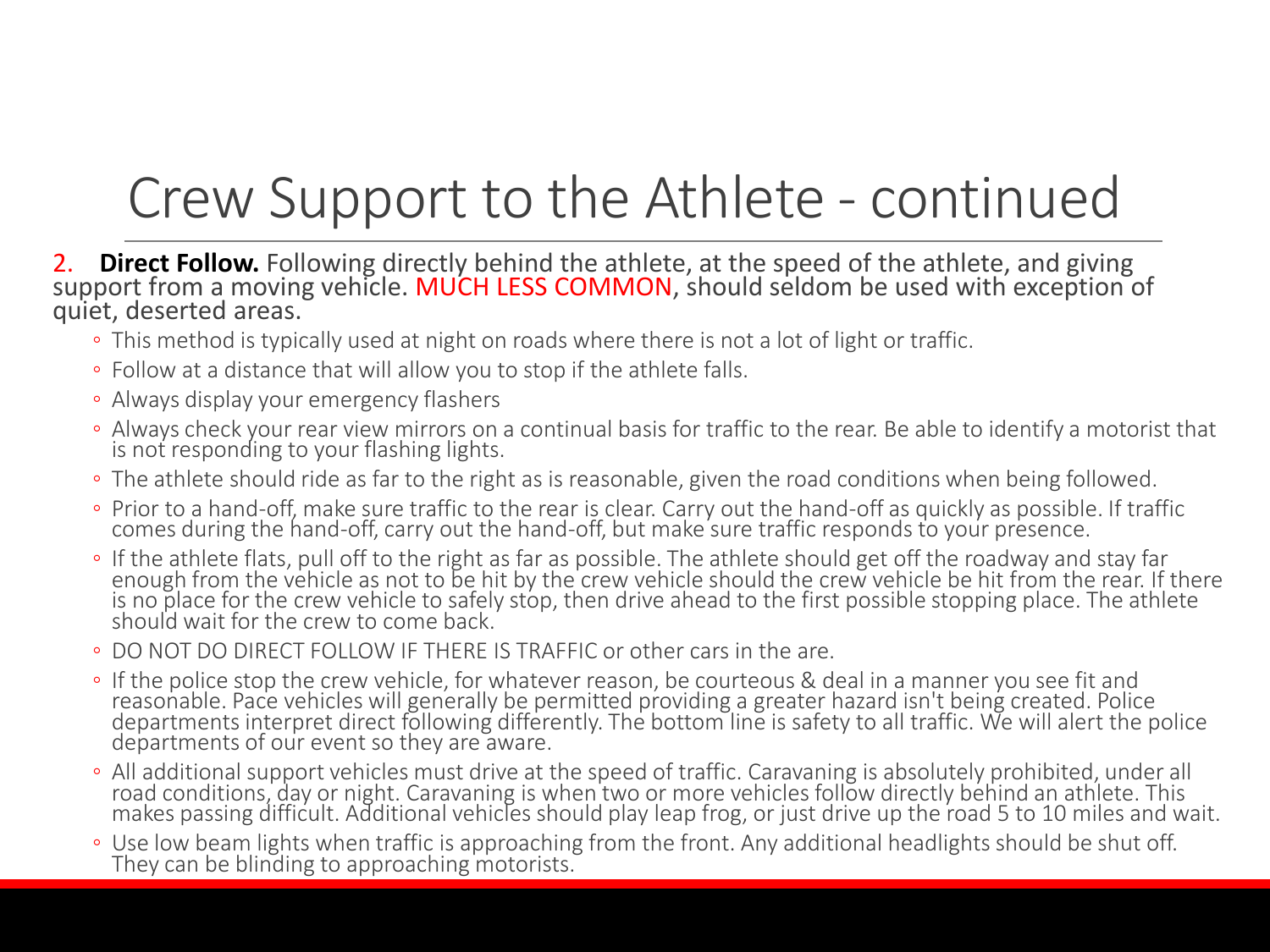

#### Bike Rules

- •All participants, both athletes & crew vehicles, must obey all applicable traffic laws.
- •A full, legal stop is always required at all stop signs & at all red traffic lights.
- •Athletes should not cross a solid yellow center line for any reason.
- •Athletes and crew must not impede traffic. If one or more motorists are backed up behind a support vehicle, that support vehicle must pull over as soon as possible to allow other motor vehicles to pass.
- •Athletes must follow the prescribed course. In the event of a routing error, e.g., wrong turn, the racer may be driven back to the exact original spot where he/she left the course and continue riding from that location. Cutting the course is a violation and going outside the course is a safety issue.
- •Cycling helmet must be properly worn and fastened by the athlete at all times when on the bike.
- •Since EPIC5 uses public roads, it is impossible to control traffic or get road closures. Never risk human safety. Athletes and crew must "size up" every road situation and decide how best to proceed or not to proceed. Use common sense and think safety first!
- •It is critical that drivers rotate & take naps to get enough sleep. If all a driver become too sleepy, he or she must relinquish the driving responsibility. If no one is awake enough to drive, the athlete must stop until a crew member has obtained adequate sleep.
- •If you see another athlete or crew behaving in an unsafe or unsporting manner, please say something to that crew and to a race official.
- •All athletes, crew and staff must display courtesy, good taste, decorum, and sportsmanship at all times.
- •Devices attached to the bicycle or racer designed solely to reduce wind resistance or increase speed, e.g., air foils or sails, are prohibited.
- •For your safety and the safety of other athletes and road users, headphones / ear buds / earpieces in ears may not be used at any time while cycling. Listening to music is particularly discouraged.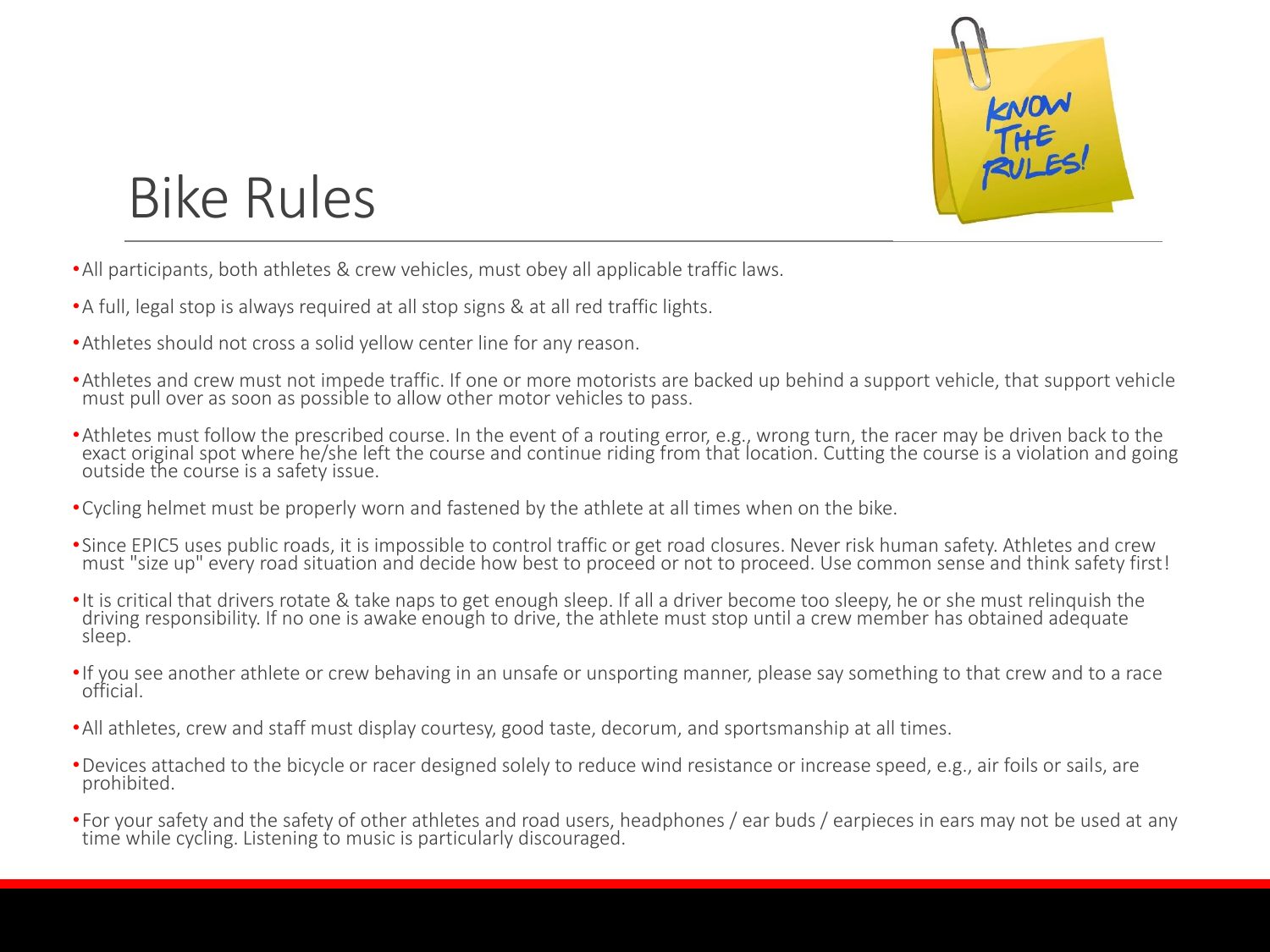

## USA Triathlon Rules

USAT is the governing body of triathlon rules & regulations in the United States. Since EPIC5 is sanctioned & insured by USAT, we must adhere to the rules which are set in place primarily for safety. Key rules to remember:

- •**Forward Progress.** Participants shall not make any forward progress unaccompanied by their bicycle. If a bicycle is rendered inoperable, a participant may proceed on the cycling course, running or walking, while pushing or carrying the bicycle, so long as the bicycle is pushed or carried in a manner not to obstruct or impede the progress of other participants. Any violation of this section shall result in disqualification.
- •**Traffic Laws.** All participants must obey all traffic laws while on the cycling course unless otherwise specifically directed by a USA Triathlon official, race monitor or designee with actual authority. Unless otherwise directed in accordance with the preceding sentence, all participants shall come to a complete stop when required by a traffic sign or traffic control device and shall not proceed through any intersection unless such intersection is clear of oncoming traffic. In no case shall a cyclist cross a solid yellow line indicating a no passing zone. Any violation of this Section shall result in disqualification or a variable time
- •**Endangerment.** No cyclist shall endanger himself or another participant. Any cyclist, who intentionally presents a danger to any participant or who, in the judgment of the Course Marshal, appears to present a danger to any participant shall be disqualified.
- •**Helmets***.* All participants shall wear a protective head cover, undamaged and unaltered, which meets or exceeds the safety standards of the Consumer Product Safety Commission (CPSC), and which is clearly labeled by the manufacturer as satisfying such standards.
- •**Chin Strap Violations***.* The helmet must be fastened before the participant first mounts the bicycle, at all times when the participant is on the bicycle, and must not be unfastened until the participant has dismounted.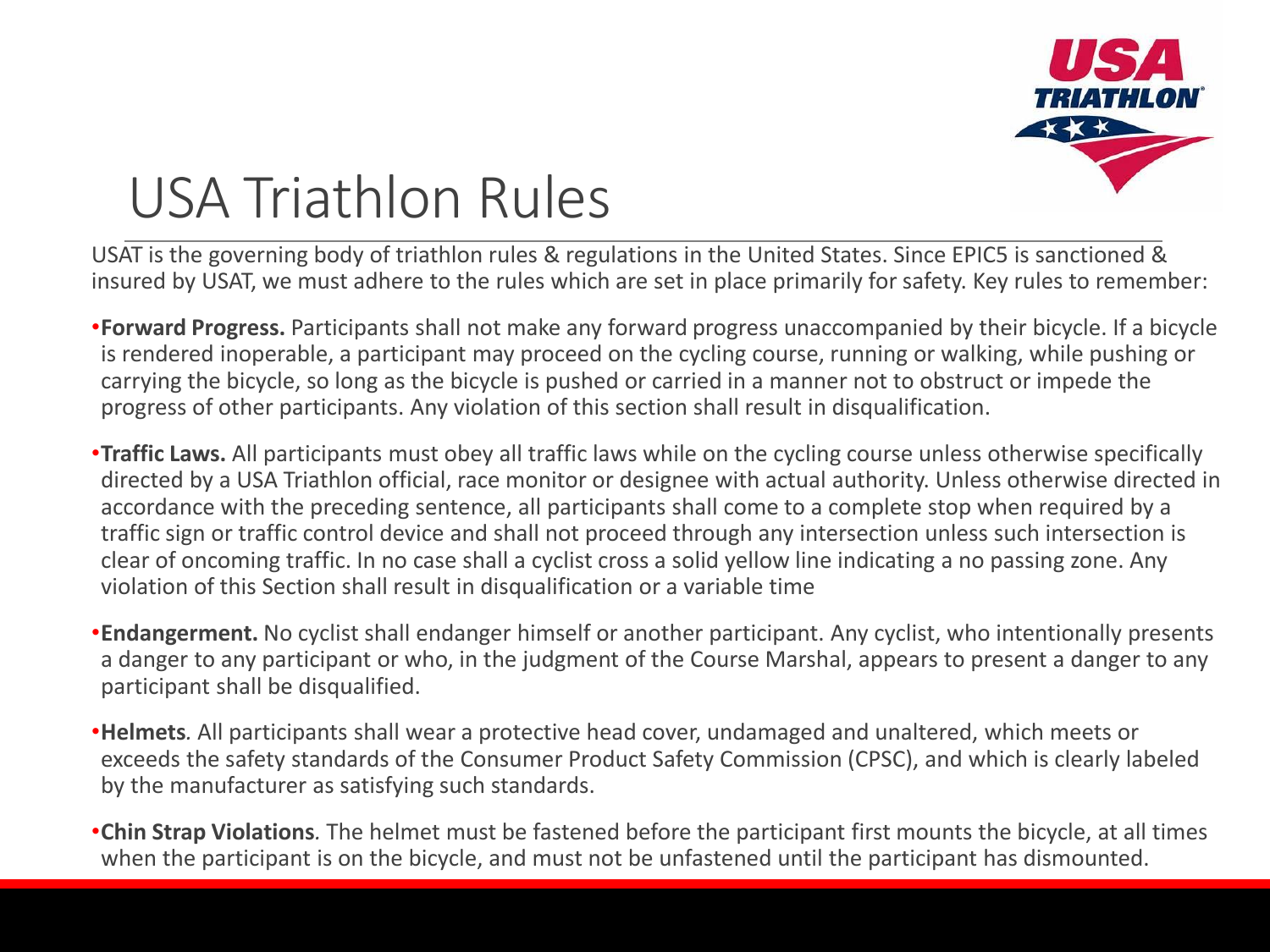## What To Bring

#### $\Box$  One (1) bike with bike box.

NOTE: *Hard case boxes are recommended. This is a recent change as directed by Hawaiian Airlines. Our experience is that if you bring a soft shell, they will still accept it.* 

- Spare set of wheels (recommend at least 1 wheel)
- ❑Spare tires (recommend 2)
- ❑Spare tubes (recommend minimum 5)
- $\Box$ Tools for fixing a flat our mechanics will have, but may take some time to get to you
- $\Box$ Bike pump highly recommended. CO2 cartridges are not permitted on flights.
- ❑Extra chain & chain lube (recommended)
- ❑Two (2) sets of front/rear bike lights, 500 lumens for front. Recommend a spare battery pack if 700+ lumens as the lights may die quickly.



- ❑Di2 charger if your bike has electronic shifting
- ■Bike computer or GPS watch
- ❑Helmet, shoes, socks, glasses, gloves, chamois cream, etc.
- ❑Bike mirror (suggested but not required)
- ❑Arm coolers (recommended)
- ❑Jersey, bib, shorts (recommend 2-5 sets).
- ■Bike bottles (recommend 6 minimum for easy swap out.)
- ❑Rain jacket or poncho (recommended. We will provide an event wind jacket)
- $\Box$ Reflective apparel, if you have it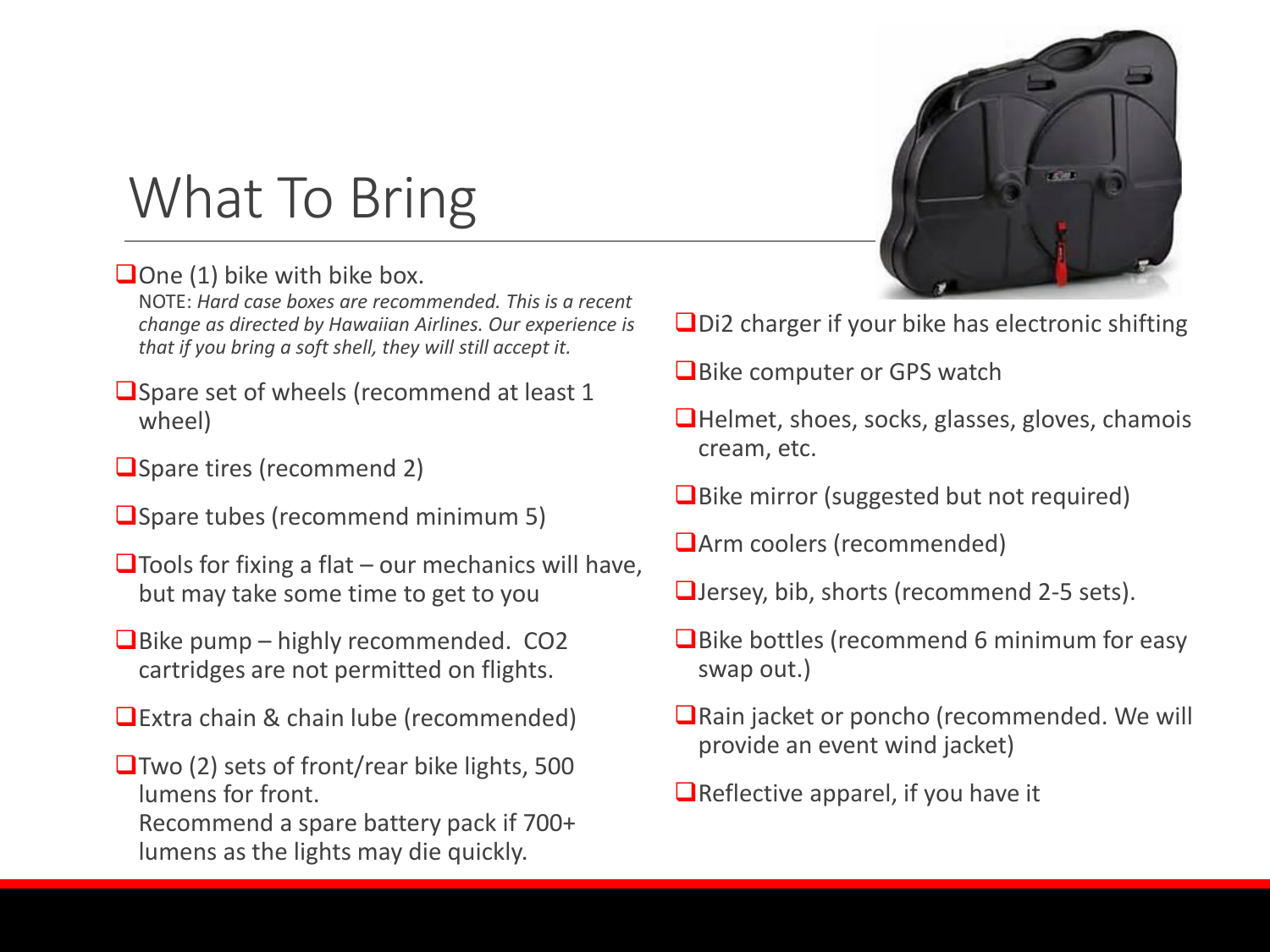### Bike Questionnaire

In an effort to help our bike mechanics be prepared to support you, a section of the final questionnaire will have some bike questions:

- •What type of bike are you bringing? (make/model)
- •What type of wheels will you use?
- •Are you bringing spare wheels? If yes, please describe
- •What type and size tires?
- •How many spare tires will you bring?
- •What type of tubes?
- •How many spare tubes will you bring?
- •Is your bike 10 or 11 speed?
- •Is there someone in your crew who will handle your build/breakdowns or will you utilize our mechanics?

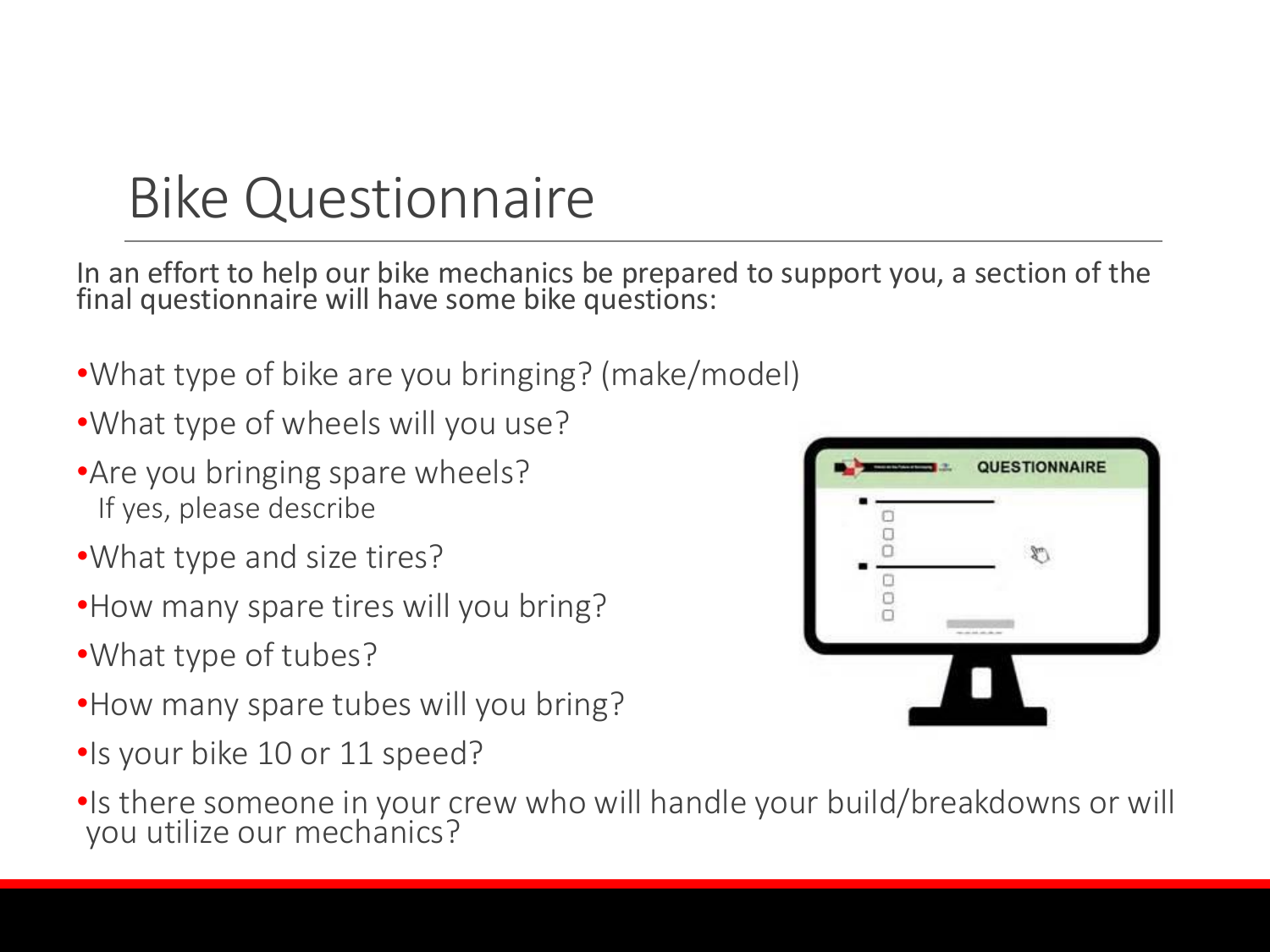#### Event Reminders

- Crew should be set or close to finalizing by end of year
- As soon as driver is known, BOOK RENTAL CARS
- BOOK LODGING NOW
- Review the resources page [www.epic5.com/resources](http://www.epic5.com/resources)
	- Loads of detail to help with planning
	- Lodging link
	- Car rental details link
	- Lodging & car rental template (you'll be glad you used this)
- If you've missed any of the calls listen to the recordings
	- Athlete AND crew
	- All pertinent info is shared on the calls
	- IMPORTANT